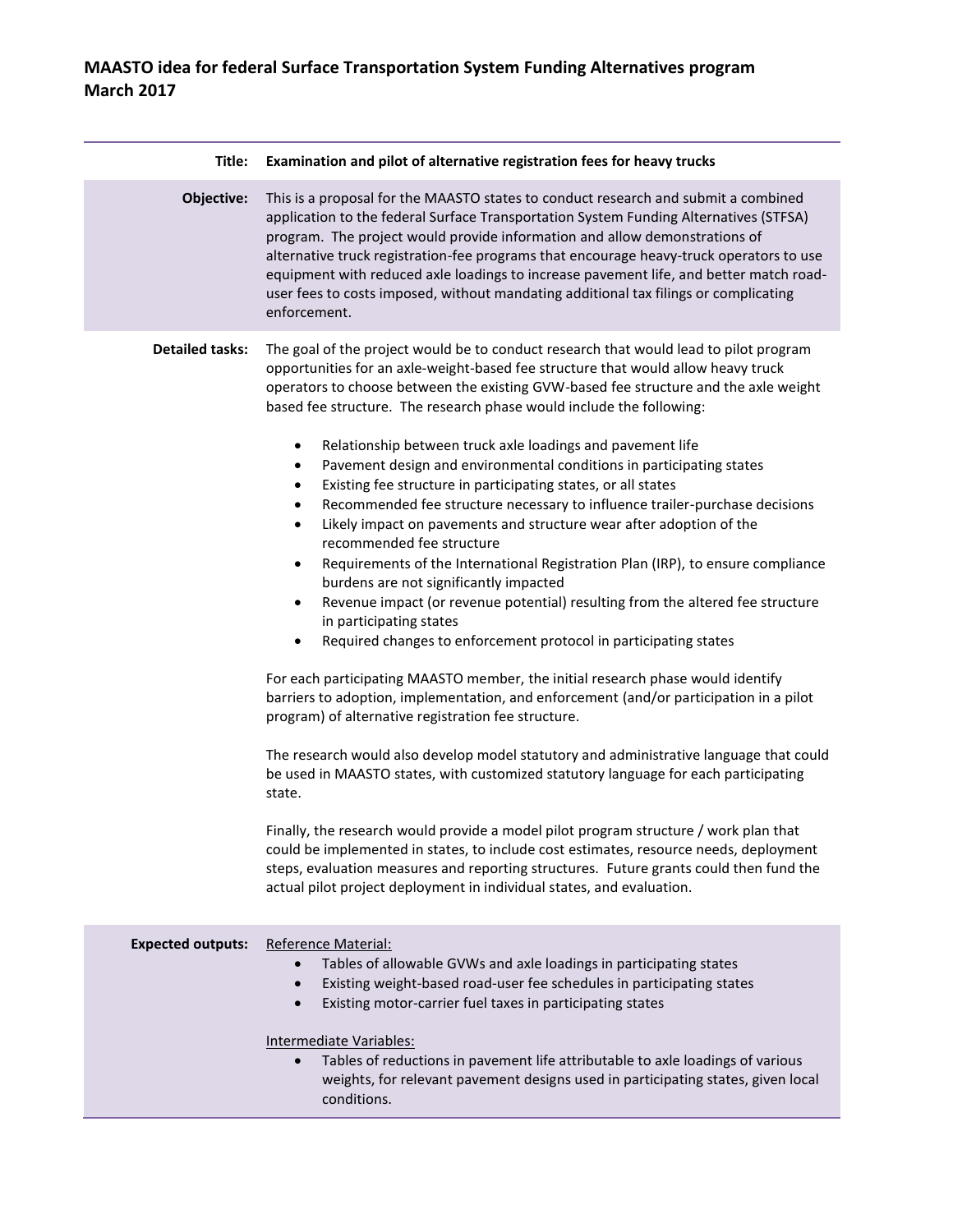## **MAASTO idea for federal Surface Transportation System Funding Alternatives program March 2017**

|                                                        | Valuations of reductions in pavement life per passage by axles of various<br>weights.                                                                                                                                                                                                                                                                                                                                                           |
|--------------------------------------------------------|-------------------------------------------------------------------------------------------------------------------------------------------------------------------------------------------------------------------------------------------------------------------------------------------------------------------------------------------------------------------------------------------------------------------------------------------------|
|                                                        | <b>Final Products:</b><br>Recommended changes in fee for elected GVW per reductions in axle loading<br>$\bullet$<br>below allowable loading<br>Estimates of potential impact on state revenues, and on truckers' costs and<br>$\bullet$<br>equipment decisions                                                                                                                                                                                  |
| <b>Observations from</b><br>literature search:         | Several states and researchers (in Wisconsin, Texas, and Indiana and possibly elsewhere)<br>have made advances into relating loadings expressed in ESALs, subtractions from<br>pavement life, environmental conditions, and overweight-permit fees. This work is<br>applicable to fees paid by trucks of normal weight. International researchers are<br>addressing the same issue in Europe and elsewhere.                                     |
|                                                        | Since 1990 the Oregon weight-distance tax has included an axle-load function that has<br>some limited ability to influence equipment design, but at the cost of accounting for a<br>fee separate from IRP and IFTA.                                                                                                                                                                                                                             |
|                                                        | Oregon and Nevada have used the federal Highway Cost Allocation Study model to<br>estimate the costs imposed by trucks of various axle loadings.                                                                                                                                                                                                                                                                                                |
|                                                        | This project acts on the proposal made by Frank Turner to AASHTO in 1984 to extend the<br>life of Interstate pavements by reducing truck axle loads.                                                                                                                                                                                                                                                                                            |
| Anticipated<br>stakeholders:                           | This project will interest these groups:<br>State highway agencies<br>$\bullet$<br>State legislatures<br>$\bullet$<br>Truck operators and shippers<br>$\bullet$<br>Truck and trailer manufacturers<br>$\bullet$<br>State truck-enforcement agencies<br>$\bullet$<br>State vehicle administrators and the International Registration Plan<br>$\bullet$<br>Researchers may do some limited polling or querying of trucking firms or associations. |
|                                                        | Participating states will be expected to obtain information from affected agencies within<br>each state.                                                                                                                                                                                                                                                                                                                                        |
| <b>Estimated cost:</b>                                 | \$600,000 (research only) to \$4 million (pilot programs)                                                                                                                                                                                                                                                                                                                                                                                       |
| <b>Estimated timeline:</b>                             | 12-18 months (research only) to 30-40 months (pilot program)                                                                                                                                                                                                                                                                                                                                                                                    |
| <b>External resources</b><br>needed:                   | The research project would be executed with university / consultant services.<br>Participating MAASTO members will need to facilitate coordination with other relevant<br>agencies in their states.                                                                                                                                                                                                                                             |
| <b>Resources needed from</b><br><b>MAASTO</b> members: | This project could be undertaken by a single state, but the greater benefit and utility to<br>the federal alternative funding grant program and to heavy truck operators would be to<br>provide recommended fee structure(s) that could be adopted in multiple states.                                                                                                                                                                          |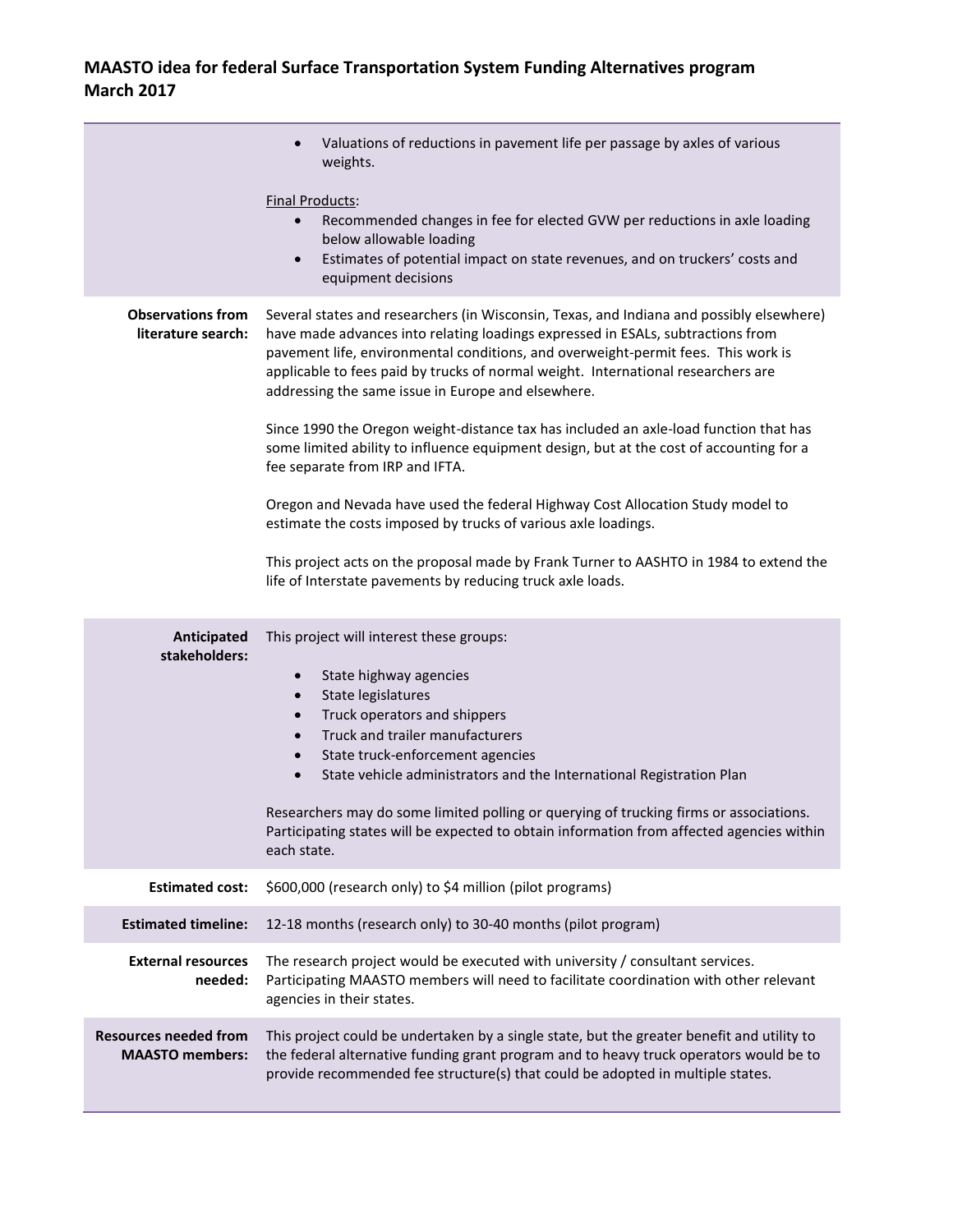Research / pre-pilot phase

MAASTO may want to consider utilizing a federally-authorized transportation pooled fund (TPF) for the research phase. This approach has the following benefits:

- 1. Using a TPF would allow MAASTO to start this initiative without relying on an initial federal Surface Transportation System Funding Alternatives (STSFA) grant. US DOT / FHWA has not yet determined if or when the STSFA program will open for solicitations in FFY2017.
- 2. FHWA has indicated that STSFA may not be available for research or pre-pilot activities even when it is opened. While the FFY2016 program allowed for these activities, FHWA considered that to be an anomaly that did not conform to Congressional intent.
- 3. A pooled fund would allow states to use federal State Planning & Research (SPR) dollars for the research initiative with no non-federal share. There are also established mechanisms to collect funds for a TPF so MAASTO would not have to set up any new mechanisms.
- 4. Using a TPF to conduct the research / pre-deployment phase would then position MAASTO and/or individual states to pursue an STSFA grant for pilot projects for FFY2019 and/or FFY2020.

Under the TPF approach, one member state would need to serve as the lead for the project to collect and oversee funding and retain a researcher / consultant. This state would need to appoint a Project Manager with an anticipated 25% time commitment over the course of the study, including for pre-project activities such as work plan development and consultant selection. The lead state may also need to dedicate a small portion of oversight resources within the Research Program. Alternatively, MAASTO could hire a Project Manager, but this would add to the cost of the study and USDOT would still require a lead state agency.

Each participating state would be expected to contribute an equal share of its allotted federal SPR funds. Participants would each need to appoint a State Project Coordinator with an anticipated 10% time commitment over the course of the study, including for pre-project activities such as work plan development and consultant selection. The State Project Coordinator would facilitate in-state data collection and agency review.

If the research / pre-pilot phase were to be conducted via a TPF study, one additional output could be for the researcher to prepare materials that would support any future STSFA grant applications. However, since the TPF would use 100% federal funds, it likely would NOT be appropriate for the researcher to actually write any future STSFA grant application.

If a TPF project were used for this phase, it is anticipated that states would need to contribute \$50,000 - \$70,000 each, possibly spread over two federal fiscal years.

## Pilot project phase

After the research / pre-pilot phase is complete, individual states could self-determine interest in applying for an STSFA grant for pilot deployment. This could also be done with self-selected groups of states (or MAASTO as a whole).